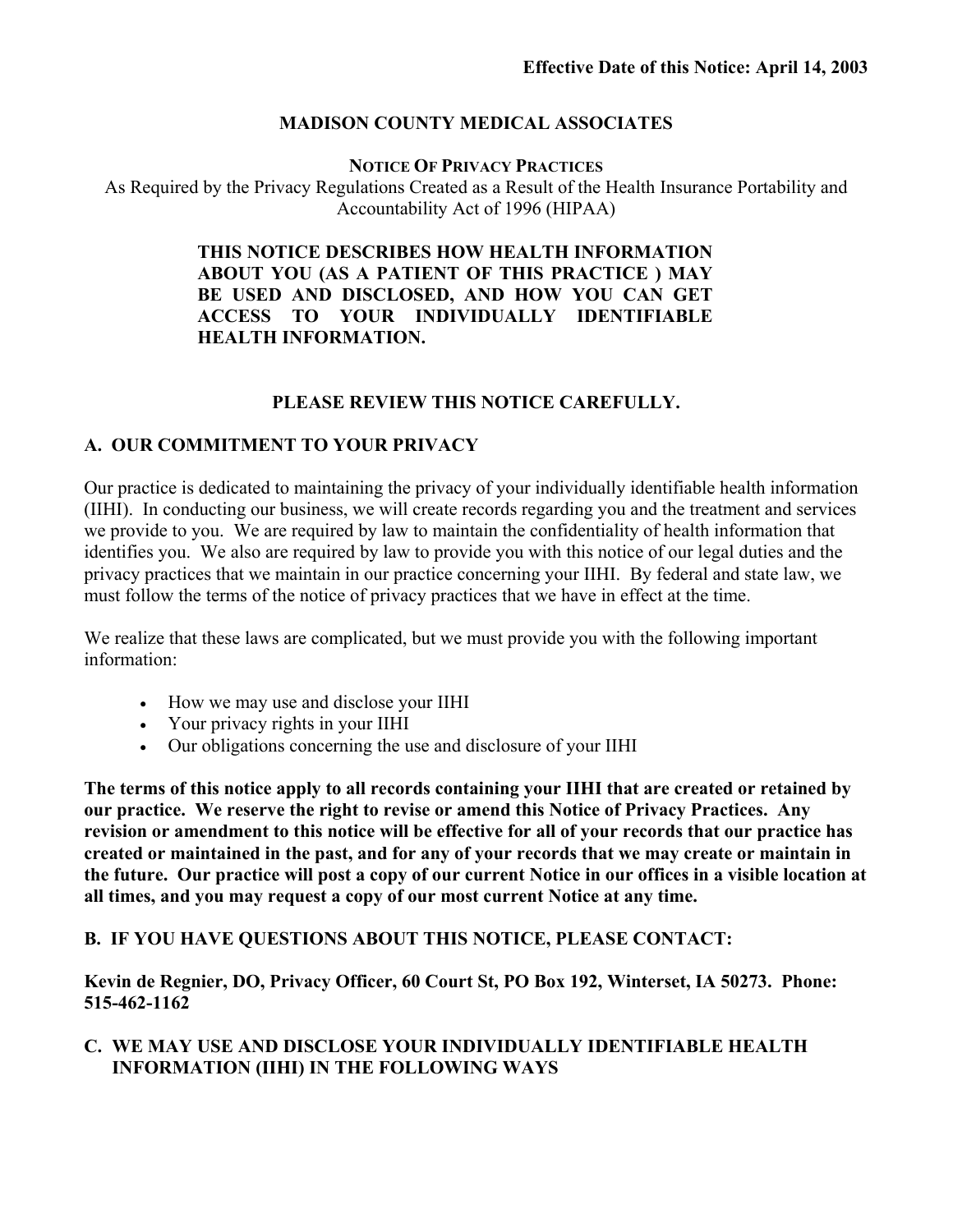The following categories describe the different ways in which we may use and disclose your IIHI.

**1. Treatment**. Our practice may use your IIHI to treat you. For example, we may ask you to have laboratory tests (such as blood or urine tests), and we may use the results to help us reach a diagnosis. We might use your IIHI in order to write a prescription for you, or we might disclose your IIHI to a pharmacy when we order a prescription for you. Many of the people who work for our practice – including, but not limited to, our doctors and nurses – may use or disclose your IIHI in order to treat you or to assist others in your treatment. Additionally, we may disclose your IIHI to others who may assist in your care, such as your spouse, children or parents.

Finally, we may also disclose your IIHI to other health care providers for purposes related to your treatment.

**2. Payment**. Our practice may use and disclose your IIHI in order to bill and collect payment for the services and items you may receive from us. For example, we may contact your health insurer to certify that you are eligible for benefits (and for what range of benefits), and we may provide your insurer with details regarding your treatment to determine if your insurer will cover, or pay for, your treatment. We also may use and disclose your IIHI to obtain payment from third parties that may be responsible for such costs, such as family members. Also, we may use your IIHI to bill you directly for services and items. We may disclose your IIHI to other health care providers and entities to assist in their billing and collection efforts.

**3. Health Care Operations**. Our practice may use and disclose your IIHI to operate our business. As examples of the ways in which we may use and disclose your information for our operations, our practice may use your IIHI to evaluate the quality of care you received from us, or to conduct costmanagement and business planning activities for our practice. We may disclose your IIHI to other health care providers and entities to assist in their health care operations.

**4. Appointment Reminders**. Our practice may use and disclose your IIHI to contact you and remind you of an appointment.

**5. Treatment Options**. Our practice may use and disclose your IIHI to inform you of potential treatment options or alternatives.

**6. Health-Related Benefits and Services**. Our practice may use and disclose your IIHI to inform you of health-related benefits or services that may be of interest to you.

**7. Release of Information to Family/Friends**. Our practice may release your IIHI to a friend or family member that is involved in your care, or who assists in taking care of you. For example, a parent or guardian may ask that a babysitter take their child to the pediatrician's office for treatment of a cold. In this example, the babysitter may have access to this child's medical information.

**8. Disclosures Required By Law**. Our practice will use and disclose your IIHI when we are required to do so by federal, state or local law.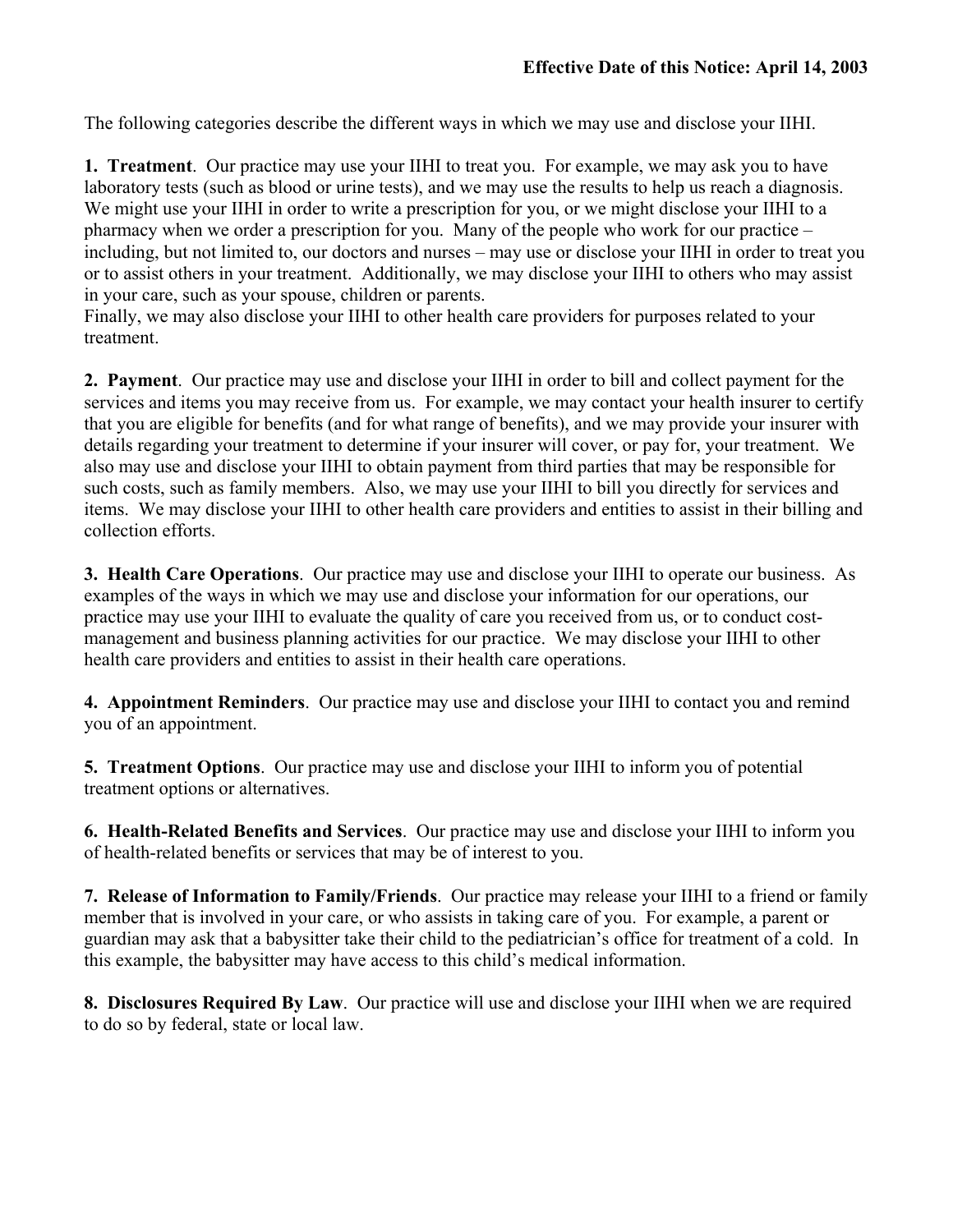**9. Educational Use**. Our office is a training site for medical students from Des Moines University, Osteopathic Medical Center. Our practice may use your IIHI for teaching purposes. All students rotating in our office sign a confidentiality agreement.

# **D. USE AND DISCLOSURE OF YOUR IIHI IN CERTAIN SPECIAL CIRCUMSTANCES**

The following categories describe unique scenarios in which we may use or disclose your identifiable health information:

**1. Public Health Risks**. Our practice may disclose your IIHI to public health authorities that are authorized by law to collect information for the purpose of:

- maintaining vital records, such as births and deaths
- reporting child abuse or neglect
- preventing or controlling disease, injury or disability
- notifying a person regarding potential exposure to a communicable disease
- notifying a person regarding a potential risk for spreading or contracting a disease or condition
- reporting reactions to drugs or problems with products or devices
- notifying individuals if a product or device they may be using has been recalled
- notifying appropriate government agency(ies) and authority(ies) regarding the potential abuse or neglect of an adult patient (including domestic violence); however, we will only disclose this information if the patient agrees or we are required or authorized by law to disclose this information
- notifying your employer under limited circumstances related primarily to workplace injury or illness or medical surveillance.

**2. Health Oversight Activities**. Our practice may disclose your IIHI to a health oversight agency for activities authorized by law. Oversight activities can include, for example, investigations, inspections, audits, surveys, licensure and disciplinary actions; civil, administrative, and criminal procedures or actions; or other activities necessary for the government to monitor government programs, compliance with civil rights laws and the health care system in general.

**3. Lawsuits and Similar Proceedings**. Our practice may use and disclose your IIHI in response to a court or administrative order, if you are involved in a lawsuit or similar proceeding. We also may disclose your IIHI in response to a discovery request, subpoena, or other lawful process by another party involved in the dispute, but only if we receive a signed release of information form or we have made an effort to inform you of the request or to obtain an order protecting the information the party has requested.

**4. Law Enforcement**. We may release IIHI if asked to do so by a law enforcement official:

- Regarding a crime victim in certain situations, if we are unable to obtain the person's agreement
- Concerning a death we believe has resulted from criminal conduct
- Regarding criminal conduct at our offices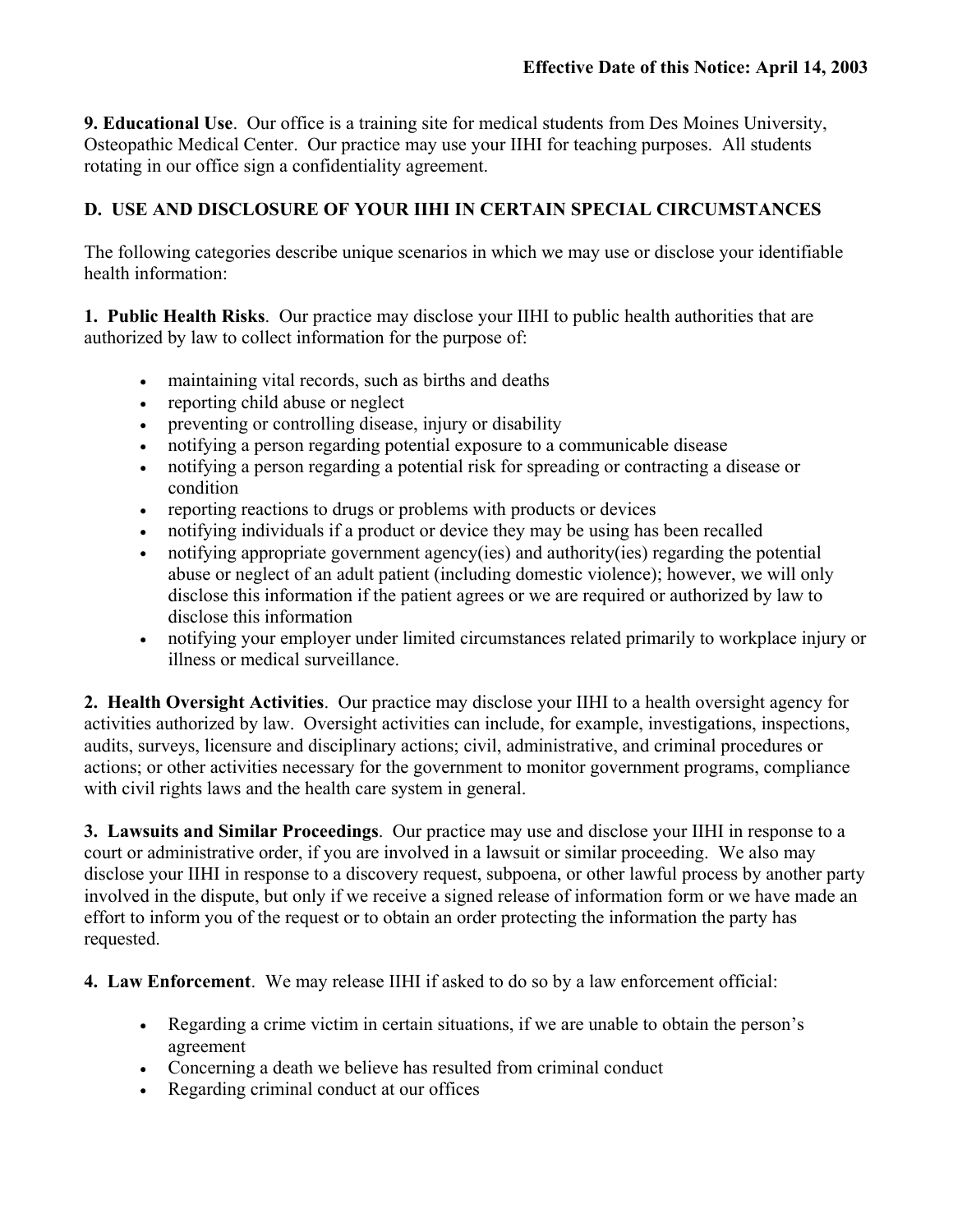- In response to a warrant, summons, court order, subpoena or similar legal process
- To identify/locate a suspect, material witness, fugitive or missing person
- In an emergency, to report a crime (including the location or victim(s) of the crime, or the description, identity or location of the perpetrator)

**5. Deceased Patients**. Our practice may release IIHI to a medical examiner or coroner to identify a deceased individual or to identify the cause of death. If necessary, we also may release information in order for funeral directors to perform their jobs.

**6. Organ and Tissue Donation**. Our practice may release your IIHI to organizations that handle organ, eye or tissue procurement or transplantation, including organ donation banks, as necessary to facilitate organ or tissue donation and transplantation if you are an organ donor.

**7. Research**. Our practice may use and disclose your IIHI for research purposes in certain limited circumstances. We will obtain your written authorization to use your IIHI for research purposes except when an Internal Review Board or Privacy Board has determined that the waiver of your authorization satisfies the following: (i) the use or disclosure involves no more than a minimal risk to your privacy based on the following: (A) an adequate plan to protect the identifiers from improper use and disclosure; (B) an adequate plan to destroy the identifiers at the earliest opportunity consistent with the research (unless there is a health or research justification for retaining the identifiers or such retention is otherwise required by law); and (C) adequate written assurances that the PHI will not be re-used or disclosed to any other person or entity (except as required by law) for authorized oversight of the research study, or for other research for which the use or disclosure would otherwise be permitted; (ii) the research could not practicably be conducted without the waiver; and (iii) the research could not practicably be conducted without access to and use of the PHI.

**8. Serious Threats to Health or Safety**. Our practice may use and disclose your IIHI when necessary to reduce or prevent a serious threat to your health and safety or the health and safety of another individual or the public. Under these circumstances, we will only make disclosures to a person or organization able to help prevent the threat.

**9. Military**. Our practice may disclose your IIHI if you are a member of U.S. or foreign military forces (including veterans) and if required by the appropriate authorities.

**10. National Security**. Our practice may disclose your IIHI to federal officials for intelligence and national security activities authorized by law. We also may disclose your IIHI to federal officials in order to protect the President, other officials or foreign heads of state, or to conduct investigations.

**11. Inmates**. Our practice may disclose your IIHI to correctional institutions or law enforcement officials if you are an inmate or under the custody of a law enforcement official. Disclosure for these purposes would be necessary: (a) for the institution to provide health care services to you, (b) for the safety and security of the institution, and/or (c) to protect your health and safety or the health and safety of other individuals.

**12. Workers' Compensation**. Our practice may release your IIHI for workers' compensation and similar programs.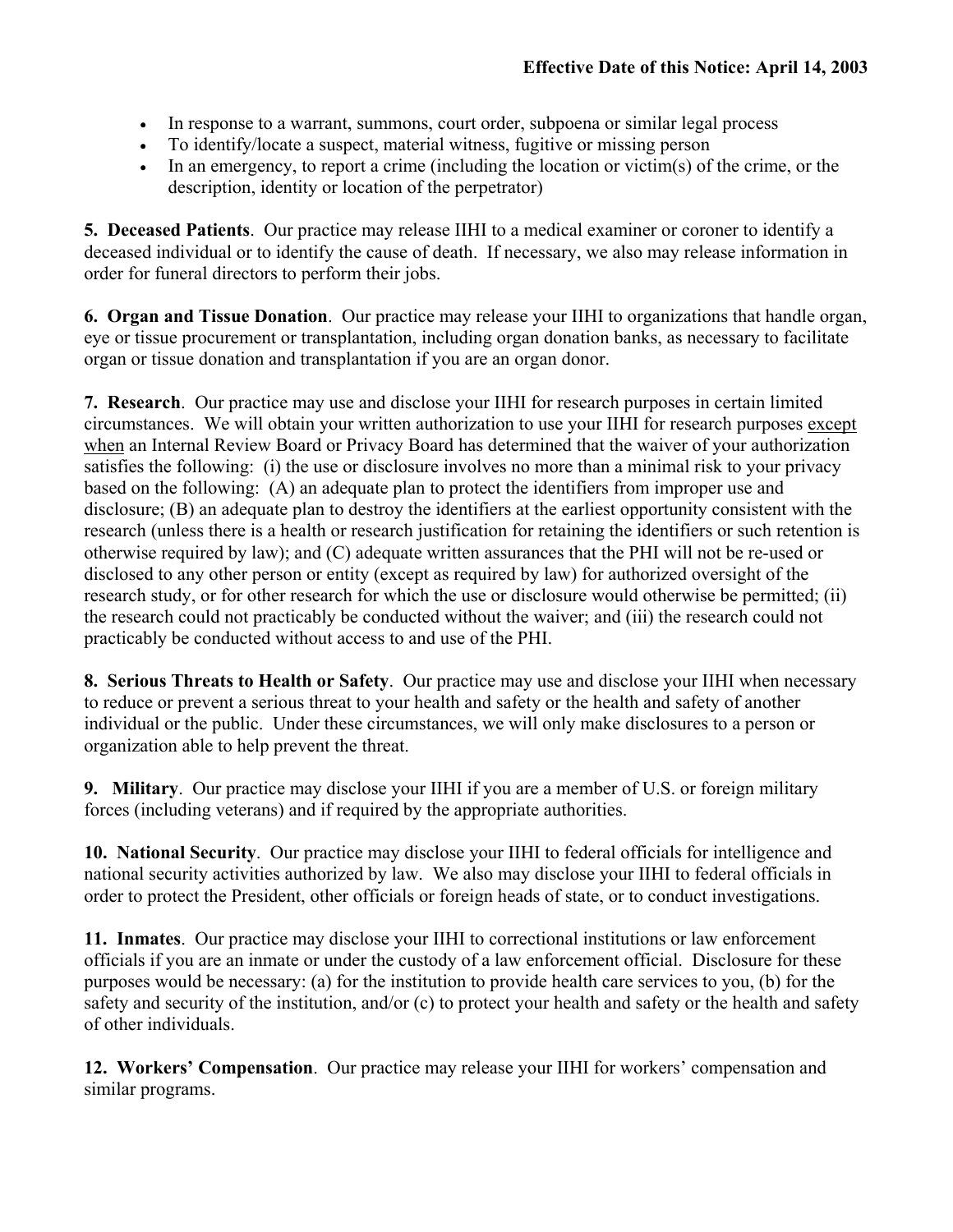## **E. YOUR RIGHTS REGARDING YOUR IIHI**

You have the following rights regarding the IIHI that we maintain about you:

**1. Confidential Communications**. You have the right to request that our practice communicate with you about your health and related issues in a particular manner or at a certain location. For instance, you may ask that we contact you at home, rather than work. In order to request a type of confidential communication, you must make a written request to **Kevin de Regnier, DO, Privacy Officer, 60 Court St, PO Box 192, Winterset, IA 50273** specifying the requested method of contact, or the location where you wish to be contacted. Our practice will accommodate **reasonable** requests. You do not need to give a reason for your request. Forms for making this request are available in our office.

**2. Requesting Restrictions**. You have the right to request a restriction in our use or disclosure of your IIHI for treatment, payment or health care operations. Additionally, you have the right to request that we restrict our disclosure of your IIHI to only certain individuals involved in your care or the payment for your care, such as family members and friends. **We are not required to agree to your request**; however, if we do agree, we are bound by our agreement except when otherwise required by law, in emergencies, or when the information is necessary to treat you. In order to request a restriction in our use or disclosure of your IIHI, you must make your request in writing to **Kevin de Regnier, DO, Privacy Officer, 60 Court St, PO Box 192, Winterset, IA 50273.** Your request must describe in a clear and concise fashion:

- (a) the information you wish restricted;
- (b) whether you are requesting to limit our practice's use, disclosure or both; and
- (c) to whom you want the limits to apply.

Forms for making this request are available in our office.

**3. Inspection and Copies**. You have the right to inspect and obtain a copy of the IIHI that may be used to make decisions about you, including patient medical records and billing records, but not including psychotherapy notes. You must submit your request in writing to **Kevin de Regnier, DO, Privacy Officer, 60 Court St, PO Box 192, Winterset, IA 50273** in order to inspect and/or obtain a copy of your IIHI. Our practice may charge a fee for the costs of copying, mailing, labor and supplies associated with your request. Our practice may deny your request to inspect and/or copy in certain limited circumstances; however, you may request a review of our denial. Another licensed health care professional chosen by us will conduct reviews. Forms for making this request are available in our office.

**4. Amendment**. You may ask us to amend your health information if you believe it is incorrect or incomplete, and you may request an amendment for as long as the information is kept by or for our practice. To request an amendment, your request must be made in writing and submitted to **Kevin de Regnier, DO, Privacy Officer, 60 Court St, PO Box 192, Winterset, IA 50273**. You must provide us with a reason that supports your request for amendment. Our practice will deny your request if you fail to submit your request (and the reason supporting your request) in writing. Also, we may deny your request if you ask us to amend information that is in our opinion: (a) accurate and complete; (b) not part